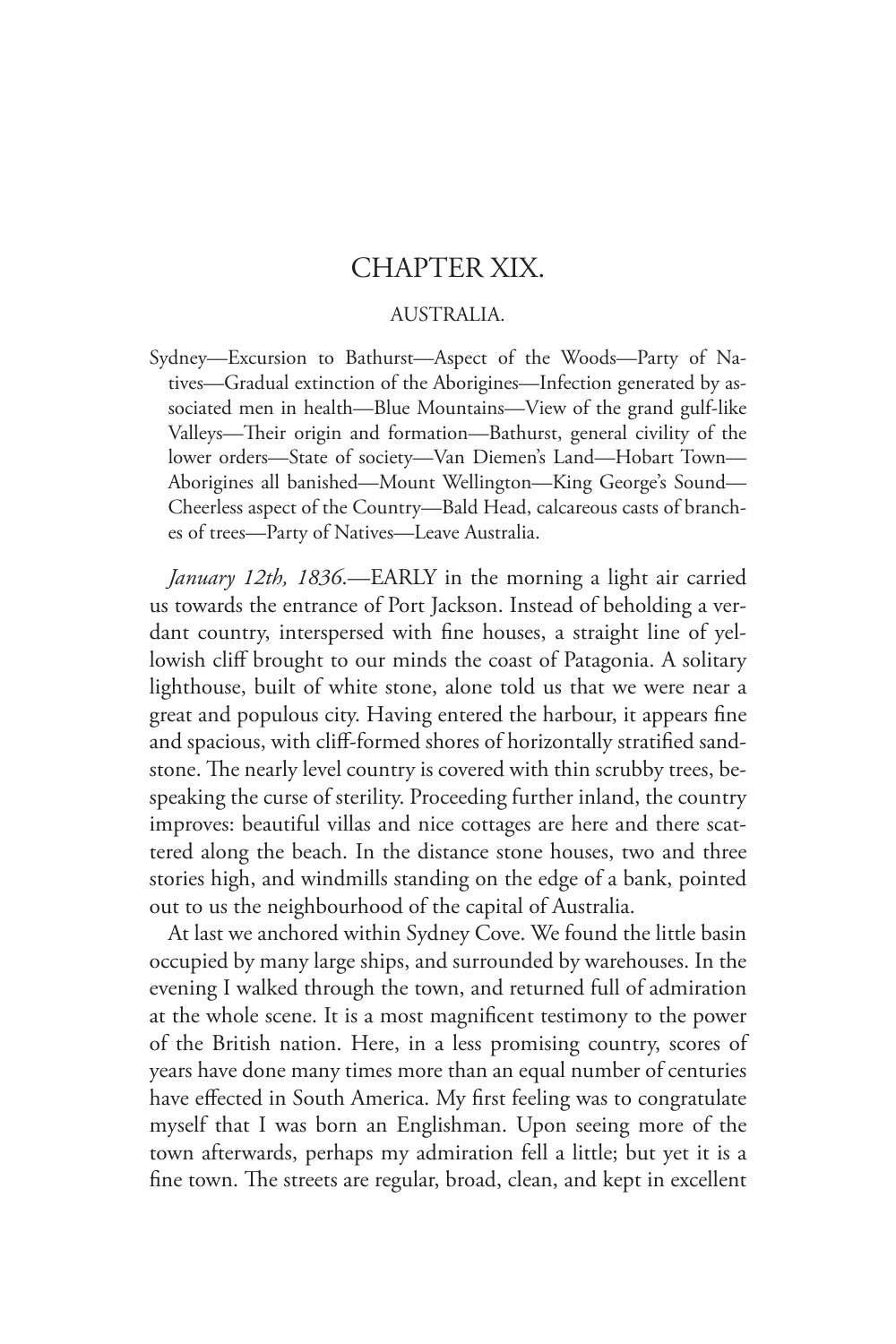order; the houses are of a good size, and the shops well furnished. It may be faithfully compared to the large suburbs which stretch out from London and a few other great towns in England; but not even near London or Birmingham is there an appearance of such rapid growth. The number of large houses and other buildings just finished was truly surprising; nevertheless, every one complained of the high rents and difficulty in procuring a house. Coming from South America, where in the towns every man of property is known, no one thing surprised me more than not being able to ascertain at once to whom this or that carriage belonged.

I hired a man and two horses to take me to Bathurst, a village about one hundred and twenty miles in the interior, and the centre of a great pastoral district. By this means I hoped to gain a general idea of the appearance of the country. On the morning of the 16th (January) I set out on my excursion. The first stage took us to Paramatta, a small country town, next to Sydney in importance. The roads were excellent, and made upon the MacAdam principle, whinstone having been brought for the purpose from the distance of several miles. In all respects there was a close resemblance to England: perhaps the alehouses here were more numerous. The iron gangs, or parties of convicts who have committed here some offence, appeared the least like England: they were working in chains, under the charge of sentries with loaded arms. The power which the Government possesses, by means of forced labour, of at once opening good roads throughout the country, has been, I believe, one main cause of the early prosperity of this colony. I slept at night at a very comfortable inn at Emu ferry, thirty-five miles from Sydney, and near the ascent of the Blue Mountains. This line of road is the most frequented, and has been the longest inhabited of any in the colony. The whole land is enclosed with high railings, for the farmers have not succeeded in rearing hedges. There are many substantial houses and good cottages scattered about; but although considerable pieces of land are under cultivation, the greater part yet remains as when first discovered.

The extreme uniformity of the vegetation is the most remarkable feature in the landscape of the greater part of New South Wales. Everywhere we have an open woodland, the ground being partially covered with a very thin pasture, with little appearance of verdure. The trees nearly all belong to one family, and mostly have their leaves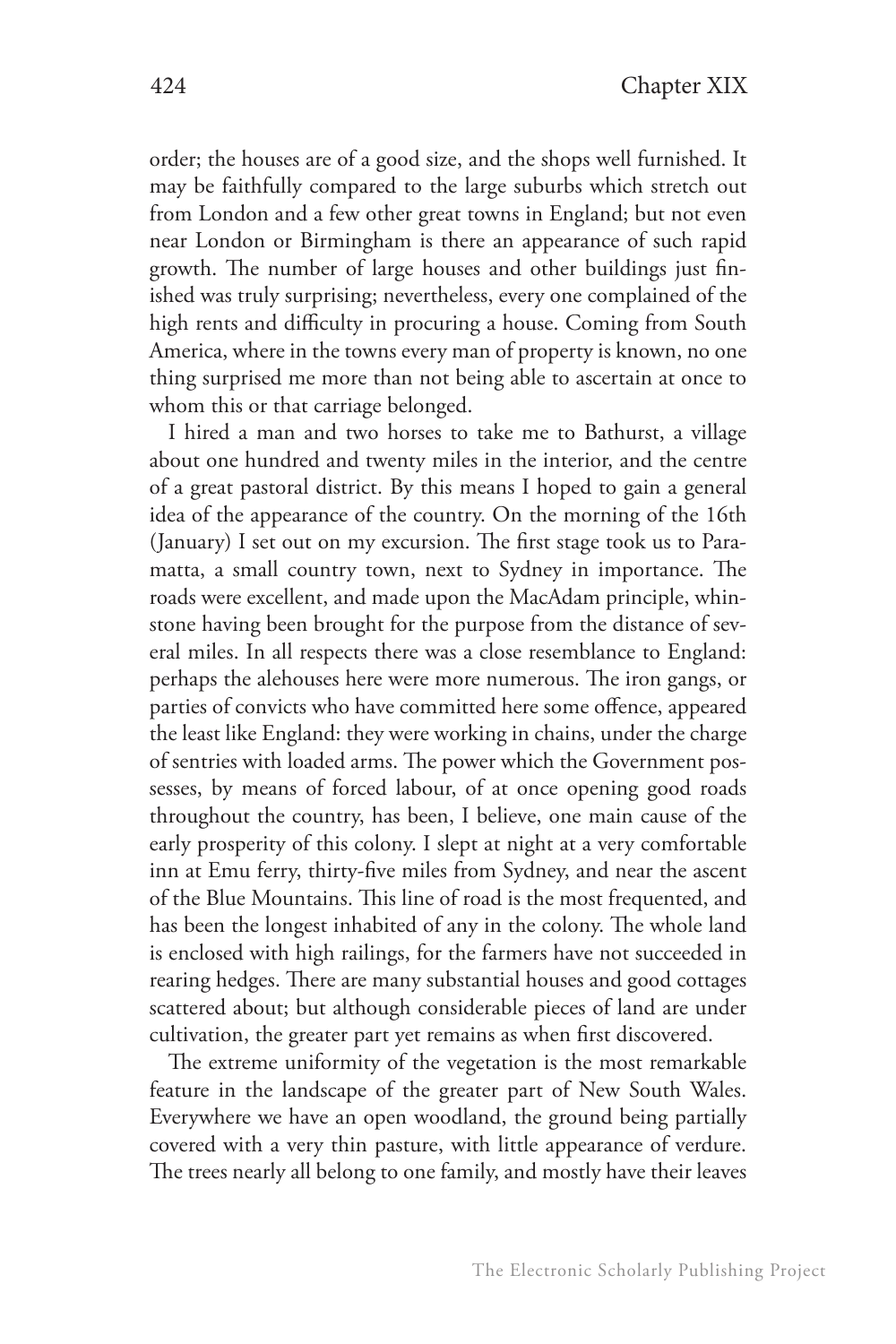placed in a vertical, instead of, as in Europe, in a nearly horizontal position: the foliage is scanty, and of a peculiar pale green tint, without any gloss. Hence the woods appear light and shadowless: this, although a loss of comfort to the traveller under the scorching rays of summer, is of importance to the farmer, as it allows grass to grow where it otherwise would not. The leaves are not shed periodically: this character appears common to the entire southern hemisphere, namely, South America, Australia, and the Cape of Good Hope. The inhabitants of this hemisphere, and of the intertropical regions, thus lose perhaps one of the most glorious, though to our eyes common, spectacles in the world—the first bursting into full foliage of the leafless tree. They may, however, say that we pay dearly for this by having the land covered with mere naked skeletons for so many months. This is too true; but our senses thus acquire a keen relish for the exquisite green of the spring, which the eyes of those living within the tropics, sated during the long year with the gorgeous productions of those glowing climates, can never experience. The greater number of the trees, with the exception of some of the Blue-gums, do not attain a large size; but they grow tall and tolerably straight, and stand well apart. The bark of some of the Eucalypti falls annually, or hangs dead in long shreds which swing about with the wind, and give to the woods a desolate and untidy appearance. I cannot imagine a more complete contrast, in every respect, than between the forests of Valdivia or Chiloe, and the woods of Australia.

At sunset, a party of a score of the black aborigines passed by, each carrying, in their accustomed manner, a bundle of spears and other weapons. By giving a leading young man a shilling, they were easily detained, and threw their spears for my amusement. They were all partly clothed, and several could speak a little English: their countenances were good-humoured and pleasant, and they appeared far from being such utterly degraded beings as they have usually been represented. In their own arts they are admirable. A cap being fixed at thirty yards distance, they transfixed it with a spear, delivered by the throwing-stick with the rapidity of an arrow from the bow of a practised archer. In tracking animals or men they show most wonderful sagacity; and I heard of several of their remarks which manifested considerable acuteness. They will not, however, cultivate the ground, or build houses and remain stationary, or even take the trou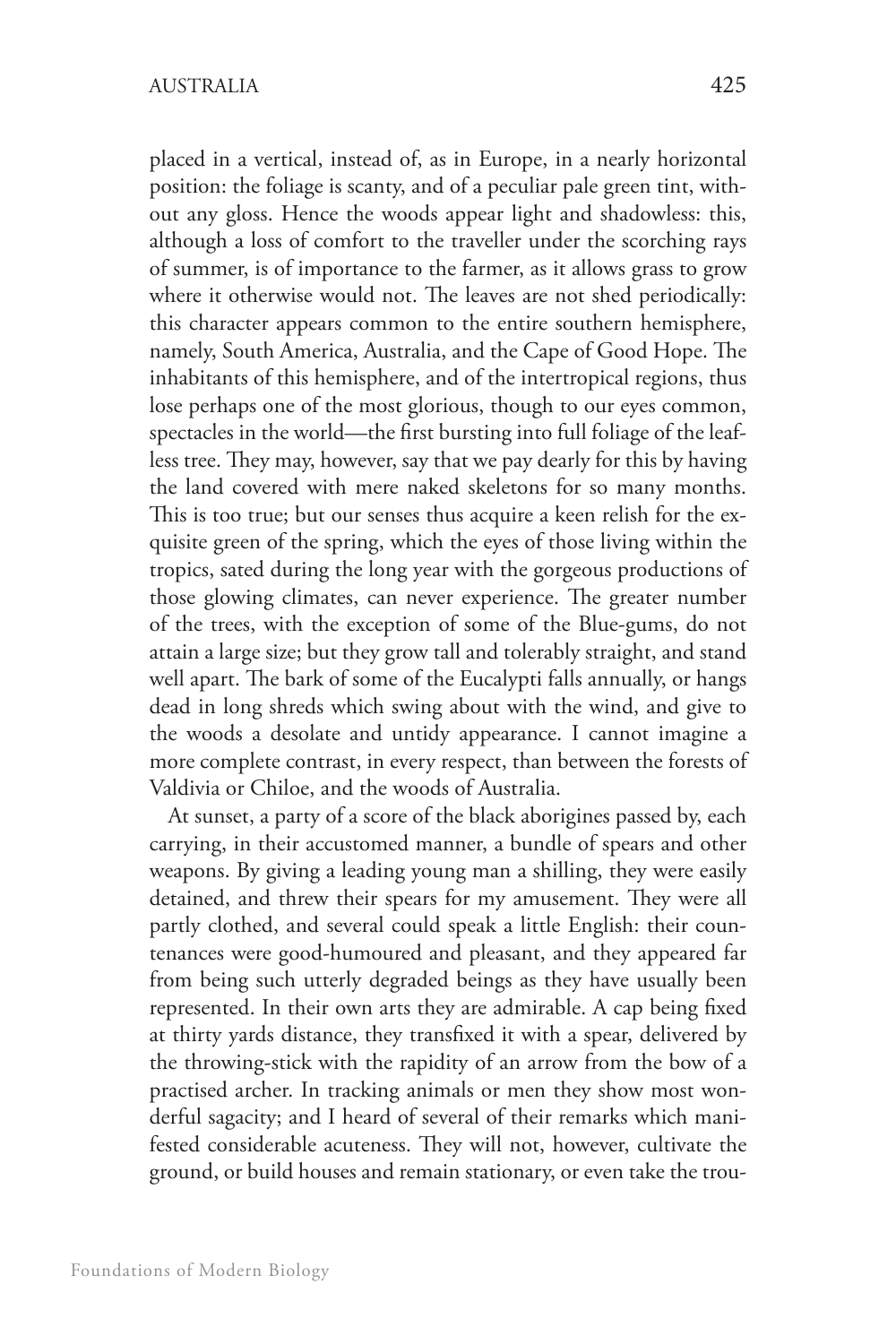ble of tending a flock of sheep when given to them. On the whole they appear to me to stand some few degrees higher in the scale of civilization than the Fuegians.

It is very curious thus to see in the midst of a civilized people, a set of harmless savages wandering about without knowing where they shall sleep at night, and gaining their livelihood by hunting in the woods. As the white man has travelled onwards, he has spread over the country belonging to several tribes. These, although thus enclosed by one common people, keep up their ancient distinctions, and sometimes go to war with each other. In an engagement which took place lately, the two parties most singularly chose the centre of the village of Bathurst for the field of battle. This was of service to the defeated side, for the runaway warriors took refuge in the barracks.

The number of aborigines is rapidly decreasing. In my whole ride, with the exception of some boys brought up by Englishmen, I saw only one other party. This decrease, no doubt, must be partly owing to the introduction of spirits, to European diseases (even the milder ones of which, such as the measles,\* prove very destructive), and to the gradual extinction of the wild animals. It is said that numbers of their children invariably perish in very early infancy from the effects of their wandering life; and as the difficulty of procuring food increases, so must their wandering habits increase; and hence the population, without any apparent deaths from famine, is repressed in a manner extremely sudden compared to what happens in civilized countries, where the father, though in adding to his labour he may injure himself, does not destroy his offspring.

Besides these several evident causes of destruction, there appears to be some more mysterious agency generally at work. Wherever the European has trod, death seems to pursue the aboriginal. We may look to the wide extent of the Americas, Polynesia, the Cape of Good Hope, and Australia, and we find the same result. Nor is it the white man alone that thus acts the destroyer; the Polynesian of Malay ex-

It is remarkable how the same disease is modified in different climates. At the little island of St. Helena, the introduction of scarlet-fever is dreaded as a plague. In some countries, foreigners and natives are as differently affected by certain contagious disorders, as if they had been different animals; of which fact some instances have occurred in Chile; and, according to Humboldt, in Mexico. (Polit. Essay, New Spain, vol. iv.)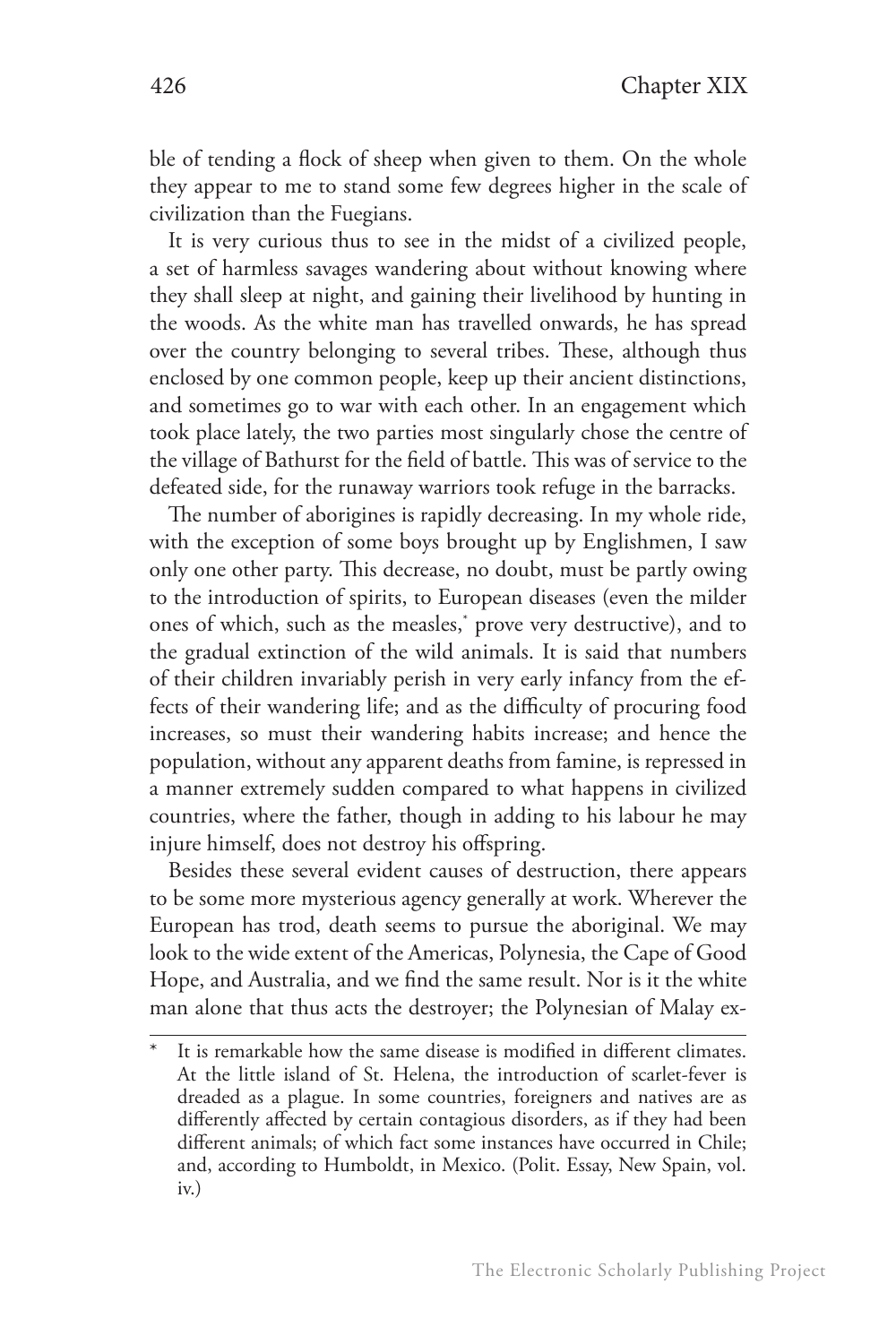traction has in parts of the East Indian archipelago, thus driven before him the darkcoloured native. The varieties of man seem to act on each other in the same way as different species of animals—the stronger always extirpating the weaker. It was melancholy at New Zealand to hear the fine energetic natives saying, that they knew the land was doomed to pass from their children. Every one has heard of the inexplicable reduction of the population in the beautiful and healthy island of Tahiti since the date of Captain Cook's voyages: although in that case we might have expected that it would have been increased; for infanticide, which formerly prevailed to so extraordinary a degree, has ceased, profligacy has greatly diminished, and the murderous wars become less frequent.

The Rev. J. Williams, in his interesting work,\* says, that the first intercourse between natives and Europeans, "is invariably attended with the introduction of fever, dysentery, or some other disease, which carries off numbers of the people." Again he affirms, "It is certainly a fact, which cannot be controverted, that most of the diseases which have raged in the islands during my residence there, have been introduced by ships;† and what renders this fact remarkable is, that there might be no appearance of disease among the crew of the

Narrative of Missionary Enterprise, p. 282.

<sup>†</sup> Captain Beechey (chap. iv., vol. i.) states that the inhabitants of Pitcairn Island are firmly convinced that after the arrival of every ship they suffer cutaneous and other disorders. Captain Beechey attributes this to the change of diet during the time of the visit. Dr. Macculloch (Western Isles, vol. ii., p. 32) says, "It is asserted, that on the arrival of a stranger (at St. Kilda) all the inhabitants, in the common phraseology, catch a cold." Dr. Macculloch considers the whole case, although often previously affirmed, as ludicrous. He adds, however, that "the question was put by us to the inhabitants who unanimously agreed in the story." In Vancouver's Voyage, there is a somewhat similar statement with respect to Otaheite. Dr. Dieffenbach, in a note to his translation of this Journal, states that the same fact is universally believed by the inhabitants of the Chatham Islands, and in parts of New Zealand. It is impossible that such a belief should have become universal in the northern hemisphere, at the Antipodes, and in the Pacific, without some good foundation. Humboldt (Polit. Essay on King of New Spain, vol. iv.) says, that the great epidemics at Panama and Callao are "marked" by the arrival of ships from Chile, because the people from that temperate region, first experience the fatal effects of the torrid zones. I may add, that I have heard it stated in Shropshire, that sheep, which have been imported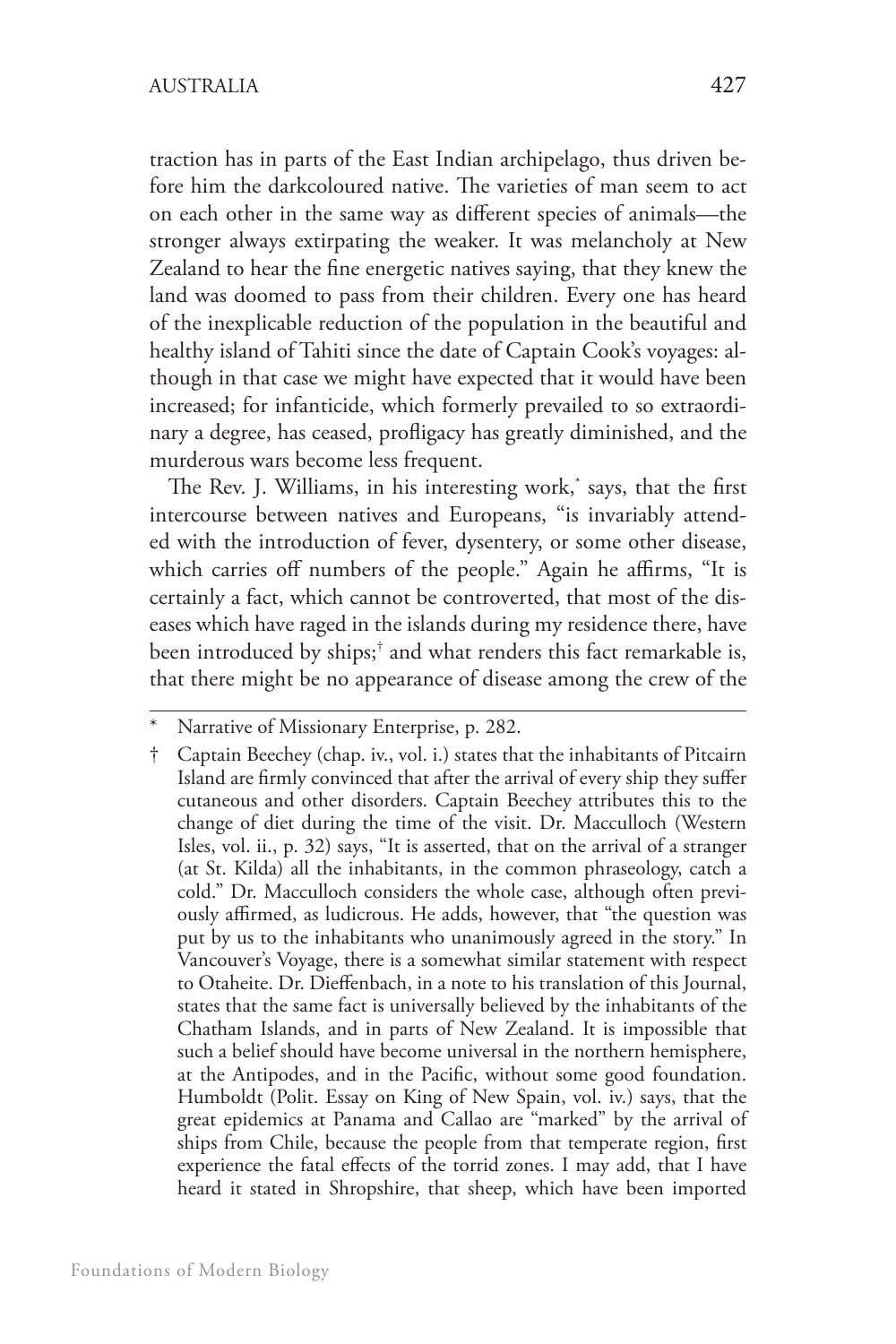ship which conveyed this destructive importation." This statement is not quite so extraordinary as it at first appears; for several cases are on record of the most malignant fevers having broken out, although the parties themselves, who were the cause, were not affected. In the early part of the reign of George III., a prisoner who had been confined in a dungeon, was taken in a coach with four constables before a magistrate; and, although the man himself was not ill, the four constables died from a short putrid fever; but the contagion extended to no others. From these facts it would almost appear as if the effluvium of one set of men shut up for some time together was poisonous when inhaled by others; and possibly more so, if the men be of different races. Mysterious as this circumstance appears to be, it is not more surprising than that the body of one's fellow-creature, directly after death, and before putrefaction has commenced, should often be of so deleterious a quality, that the mere puncture from an instrument used in its dissection, should prove fatal.

*17th*.—Early in the morning we passed the Nepean in a ferryboat. The river, although at this spot both broad and deep, had a very small body of running water. Having crossed a low piece of land on the opposite side, we reached the slope of the Blue Mountains. The ascent is not steep, the road having been out with much care on the side of a sandstone cliff. On the summit an almost level plain extends, which, rising imperceptibly to the westward, at last attains a height of more than 3000 feet. From so grand a title as Blue Mountains, and from their absolute altitude, I expected to have seen a bold chain of mountains crossing the country; but instead of this, a sloping plain presents merely an inconsiderable front to the low land near the coast. From this first slope, the view of the extensive woodland to the east was striking, and the surrounding trees grew bold and lofty. But when once on the sandstone platform, the scenery becomes exceedingly monotonous; each side of the road is bordered by scrubby trees of the never-failing Eucalyptus family; and with the exception of two or three small inns, there are no houses or cultivated land: the road, moreover, is solitary; the most frequent object being a bullock-waggon, piled up with bales of wool.

from vessels, although themselves in a healthy condition, if placed in the same fold with others, frequently produce sickness in the flock.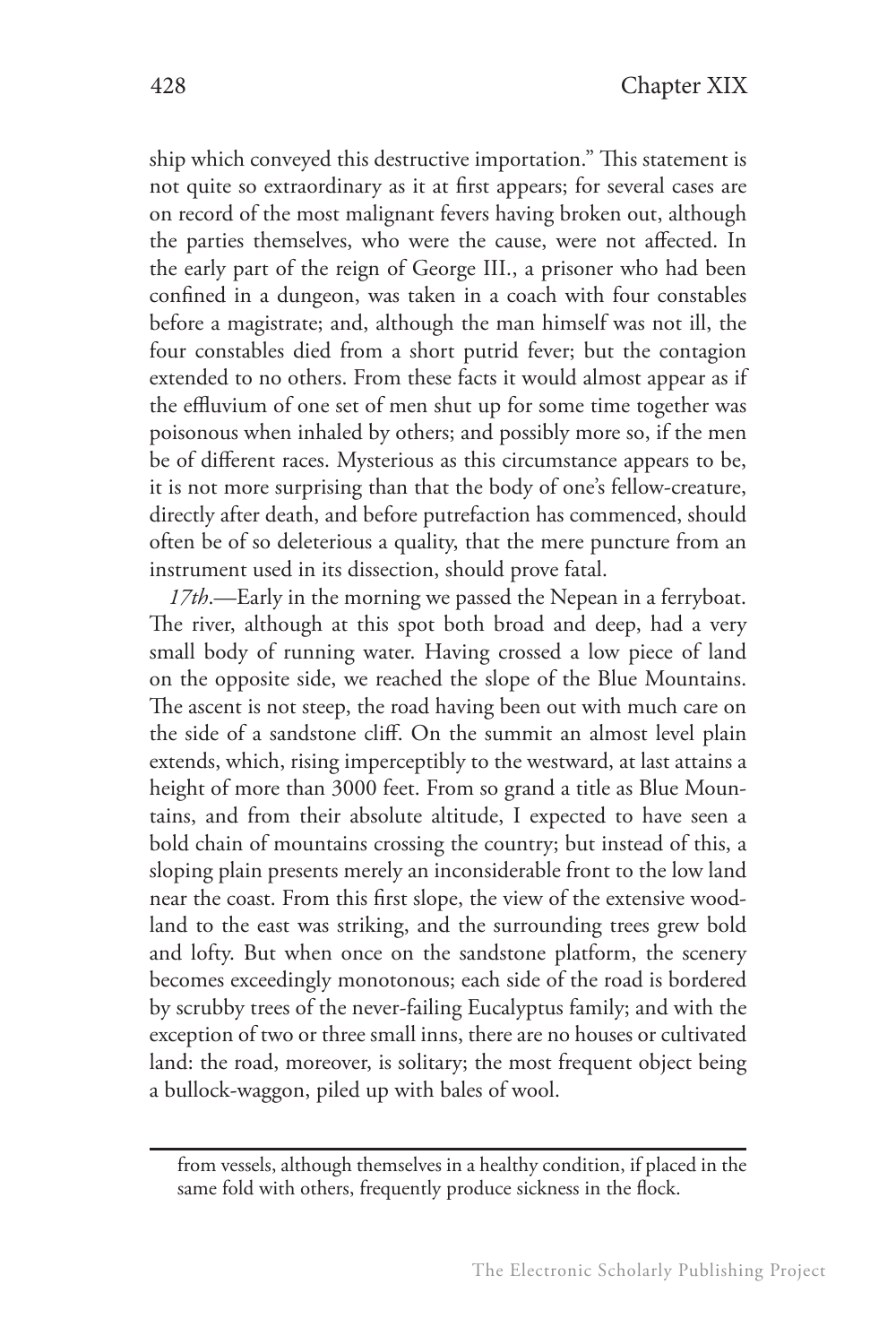In the middle of the day we baited our horses at a little inn, called the Weatherboard. The country here is elevated 2800 feet above the sea. About a mile and a half from this place there is a view exceedingly well worth visiting. Following down a little valley and its tiny rill of water, an immense gulf unexpectedly opens through the trees which border the pathway, at the depth of perhaps 1500 feet. Walking on a few yards, one stands on the brink of a vast precipice, and below one sees a grand bay or gulf, for I know not what other name to give it, thickly covered with forest. The point of view is situated as if at the head of a bay, the line of cliff diverging on each side, and showing headland behind headland, as on a bold sea-coast. These cliffs are composed of horizontal strata of whitish sandstone; and are so absolutely vertical, that in many places a person standing on the edge and throwing down a stone, can see it strike the trees in the abyss below. So unbroken is the line of cliff, that in order to reach the foot of the waterfall, formed by this little stream, it is said to be necessary to go sixteen miles round. About five miles distant in front, another line of cliff extends, which thus appears completely to encircle the valley; and hence the name of bay is justified, as applied to this grand amphitheatrical depression. If we imagine a winding harbour, with its deep water surrounded by bold cliff-like shores, to be laid dry, and a forest to spring up on its sandy bottom, we should then have the appearance and structure here exhibited. This kind of view was to me quite novel, and extremely magnificent.

In the evening we reached the Blackheath. The sandstone plateau has here attained the height of 3400 feet; and is covered, as before, with the same scrubby woods. From the road, there were occasional glimpses into a profound valley, of the same character as the one described; but from the steepness and depth of its sides, the bottom was scarcely ever to be seen. The Blackheath is a very comfortable inn, kept by an old soldier; and it reminded me of the small inns in North Wales.

*18th.*—Very early in the morning, I walked about three miles to see Govett's Leap: a view of a similar character with that near the Weatherboard, but perhaps even more stupendous. So early in the day the gulf was filled with a thin blue haze, which, although destroying the general effect of the view, added to the apparent depth at which the forest was stretched out beneath our feet. These valleys, which so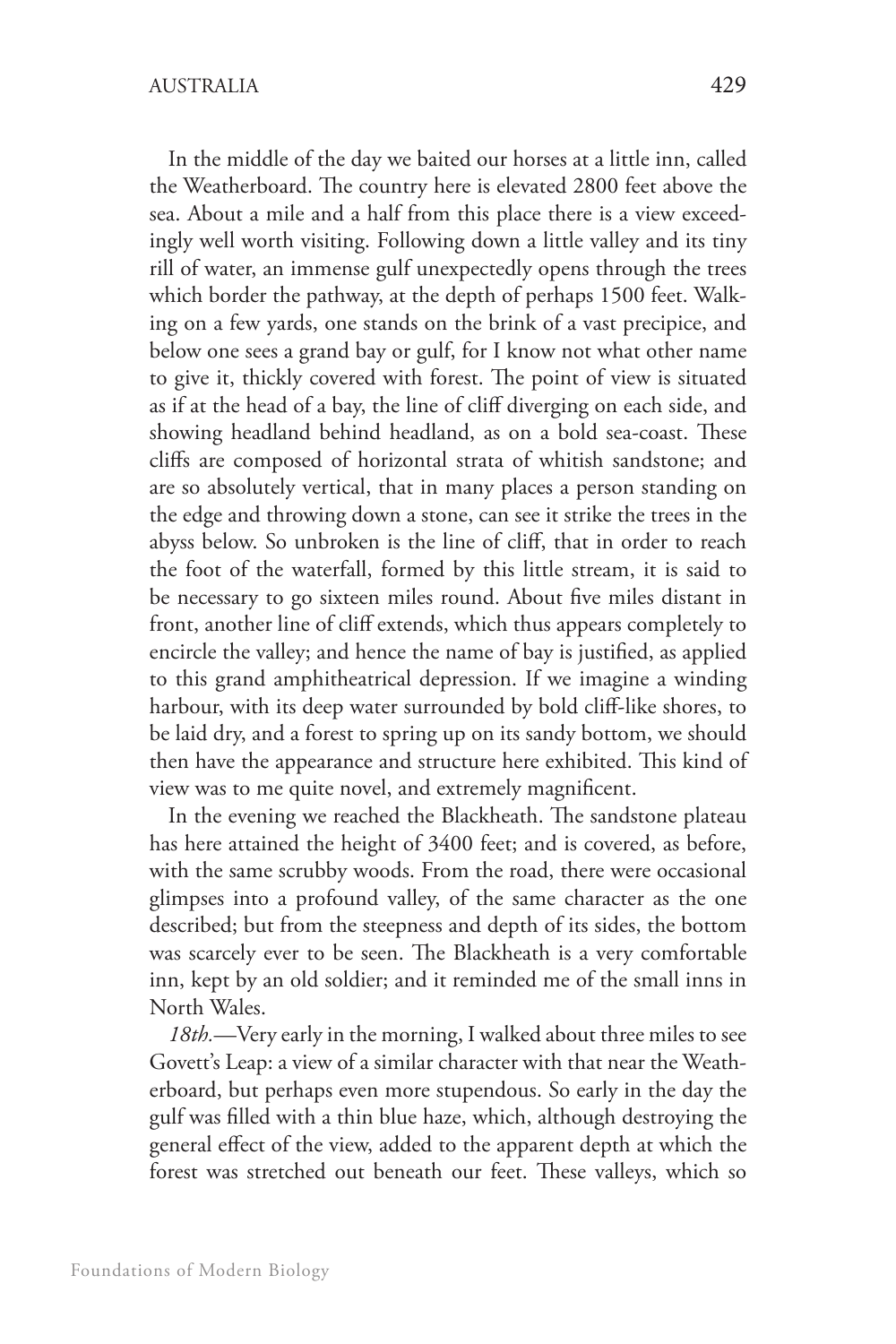long presented an insuperable barrier to the attempts of the most enterprising of the colonists to reach the interior, are most remarkable. Great arm-like bays, expanding at their upper ends, often branch from the main valleys and penetrate the sandstone platform; on the other hand, the platform often sends promontories into the valleys, and even leaves in them great, almost insulated, masses. To descend into some of these valleys, it is necessary to go round twenty miles; and into others, the surveyors have only lately penetrated, and the colonists have not yet been able to drive in their cattle. But the most remarkable feature in their structure is, that although several miles wide at their heads, they generally contract towards their mouths to such a degree as to become impassable. The Surveyor-General, Sir T. Mitchell,\* endeavoured in vain, first walking and then by crawling between the great fallen fragments of sandstone, to ascend through the gorge by which the river Grose joins the Nepean; yet the valley of the Grose in its upper part, as I saw, forms a magnificent level basin some miles in width, and is on all sides surrounded by cliffs, the summits of which are believed to be nowhere less than 3000 feet above the level of the sea. When cattle are driven into the valley of the Wolgan by a path (which I descended), partly natural and partly made by the owner of the land, they cannot escape; for this valley is in every other part surrounded by perpendicular cliffs, and eight miles lower down, it contracts from an average width of half a mile, to a mere chasm, impassable to man or beast. Sir T. Mitchell states that the great valley of the Cox river with all its branches, contracts, where it unites with the Nepean, into a gorge 2200 yards in width, and about 1000 feet in depth. Other similar cases might have been added.

The first impression, on seeing the correspondence of the horizontal strata on each side of these valleys and great amphitheatrical depressions, is that they have been hollowed out, like other valleys, by the action of water; but when one reflects on the enormous amount of stone, which on this view must have been removed through mere gorges or chasms, one is led to ask whether these spaces may not have subsided. But considering the form of the irregularly branching

Travels in Australia, vol. i., p. 154. I must express my obligation to Sir T. Mitchell, for several interesting personal communications, on the subject of these great valleys of New South Wales.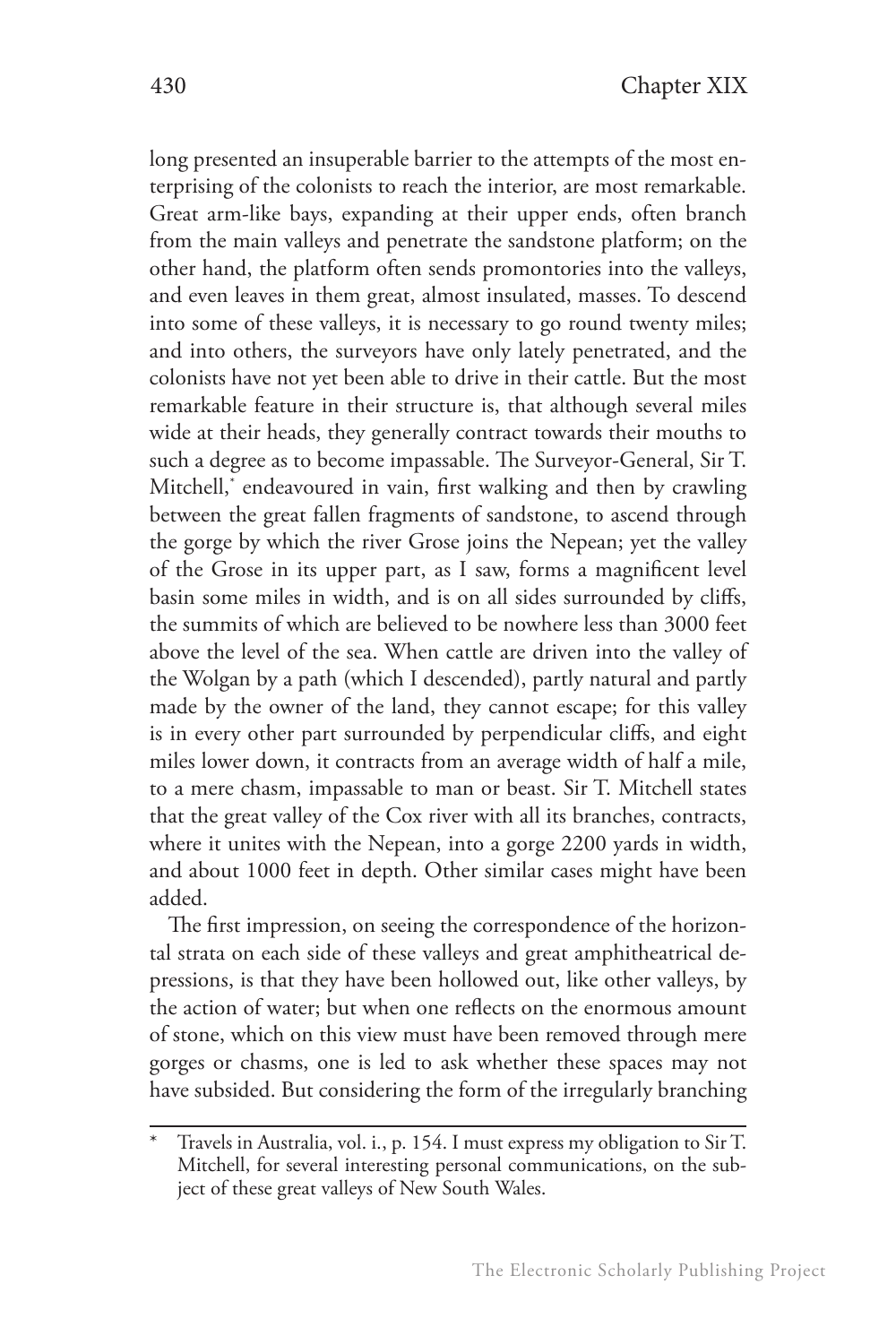valleys, and of the narrow promontories projecting into them from the platforms, we are compelled to abandon this notion. To attribute these hollows to the present alluvial action would be preposterous; nor does the drainage from the summit-level always fall, as I remarked near the Weatherboard, into the head of these valleys, but into one side of their bay-like recesses. Some of the inhabitants remarked to me that they never viewed one of those bay-like recesses, with the headlands receding on both hands, without being struck with their resemblance to a bold sea-coast. This is certainly the case; moreover, on the present coast of New South Wales, the numerous, fine, widely-branching harbours, which are generally connected with the sea by a narrow mouth worn through the sand-stone coast-cliffs, varying from one mile in width to a quarter of a mile, present a likeness, though on a miniature scale, to the great valleys of the interior. But then immediately occurs the startling difficulty, why has the sea worn out these great, though circumscribed depressions on a wide platform, and left mere gorges at the openings, through which the whole vast amount of triturated matter must have been carried away? The only light I can throw upon this enigma, is by remarking that banks of the most irregular forms appear to be now forming in some seas, as in parts of the West Indies and in the Red Sea, and that their sides are exceedingly steep. Such banks, I have been led to suppose, have been formed by sediment heaped by strong currents on an irregular bottom. That in some cases the sea, instead of spreading out sediment in a uniform sheet, heaps it round submarine rocks and islands, it is hardly possible to doubt, after examining the charts of the West Indies; and that the waves have power to form high and precipitous cliffs, even in land-locked harbours, I have noticed in many parts of South America. To apply these ideas to the sandstone platforms of New South Wales, I imagine that the strata were heaped by the action of strong currents, and of the undulations of an open sea, on an irregular bottom; and that the valley-like spaces thus left unfilled had their steeply sloping flanks worn into cliffs, during a slow elevation of the land; the worn-down sandstone being removed, either at the time when the narrow gorges were cut by the retreating sea, or subsequently by alluvial action.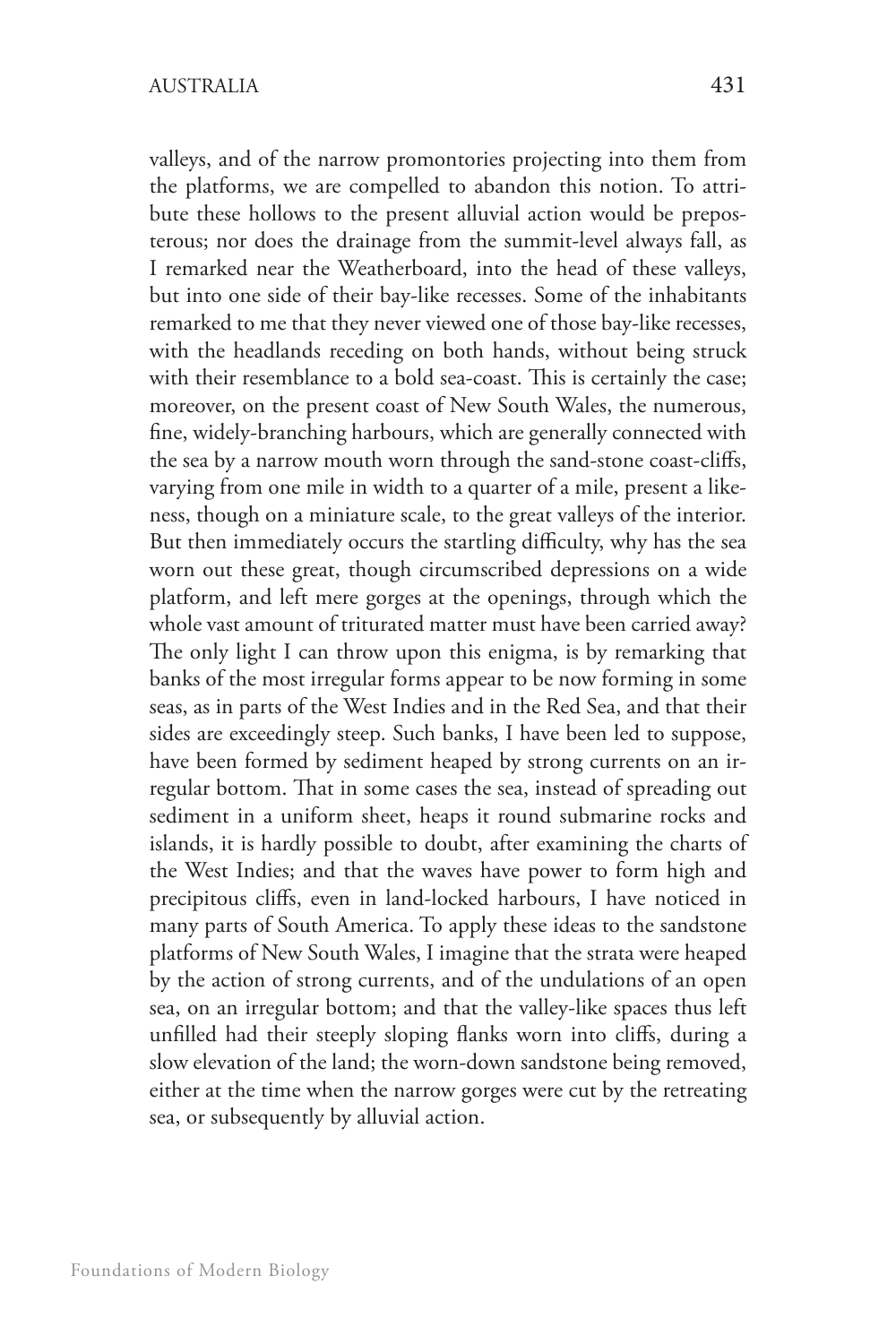Soon after leaving the Blackheath, we descended from the sandstone platform by the pass of Mount Victoria. To effect this pass, an enormous quantity of stone has been cut through; the design, and its manner of execution, being worthy of any line of road in England. We now entered upon a country less elevated by nearly a thousand feet, and consisting of granite. With the change of rock, the vegetation improved; the trees were both finer and stood farther apart; and the pasture between them was a little greener and more plentiful. At Hassan's Walls, I left the high road, and made a short détour to a farm called Walerawang; to the superintendent of which I had a letter of introduction from the owner in Sydney. Mr. Browne had the kindness to ask me to stay the ensuing day, which I had much pleasure in doing. This place offers an example of one of the large farming, or rather sheep-grazing, establishments of the colony. Cattle and horses are, however, in this case rather more numerous than usual, owing to some of the valleys being swampy and producing a coarser pasture. Two or three flat pieces of ground near the house were cleared and cultivated with corn, which the harvest-men were now reaping: but no more wheat is sown than sufficient for the annual support of the labourers employed on the establishment. The usual number of assigned convict-servants here is about forty, but at the present time there were rather more. Although the farm was well stocked with every necessary, there was an apparent absence of comfort; and not one single woman resided here. The sunset of a fine day will generally cast an air of happy contentment on any scene; but here, at this retired farm-house, the brightest tints on the surrounding woods could not make me forget that forty hardened, profligate men were ceasing from their daily labours, like the slaves from Africa, yet without their holy claim for compassion.

Early on the next morning, Mr. Archer, the joint superintendent, had the kindness to take me out kangaroo-hunting. We continued riding the greater part of the day, but had very bad sport, not seeing a kangaroo, or even a wild dog. The greyhounds pursued a kangaroo rat into a hollow tree, out of which we dragged it: it is an animal as large as a rabbit, but with the figure of a kangaroo. A few years since this country abounded with wild animals; but now the emu is banished to a long distance, and the kangaroo is become scarce; to both the English greyhound has been highly destructive. It may be long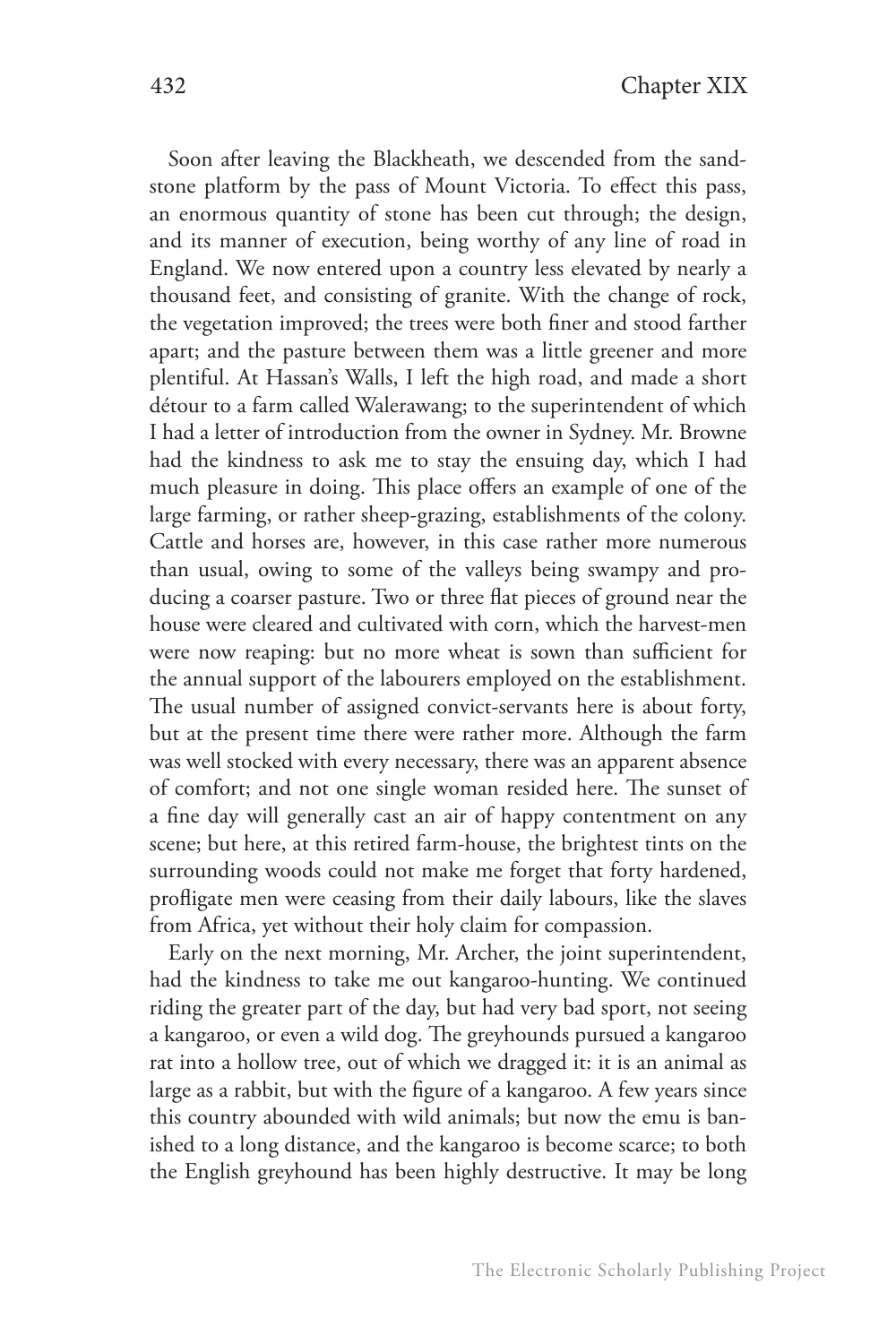before these animals are altogether exterminated, but their doom is fixed. The aborigines are always anxious to borrow the dogs from the farm-houses: the use of them, the offal when an animal is killed, and some milk from the cows, are the peace-offerings of the settlers, who push farther and farther towards the interior. The thoughtless aboriginal, blinded by these trifling advantages, is delighted at the approach of the white man, who seems predestined to inherit the country of his children.

Although having poor sport, we enjoyed a pleasant ride. The woodland is generally so open that a person on horseback can gallop through it. It is traversed by a few flat-bottomed valleys, which are green and free from trees: in such spots the scenery was pretty like that of a park. In the whole country I scarcely saw a place without the marks of a fire; whether these had been more or less recent—whether the stumps were more or less black, was the greatest change which varied the uniformity, so wearisome to the traveller's eye. In these woods there are not many birds; I saw, however, some large flocks of the white cockatoo feeding in a corn-field, and a few most beautiful parrots; crows like our jackdaws were not uncommon, and another bird something like the magpie. In the dusk of the evening I took a stroll along a chain of ponds, which in this dry country represented the course of a river, and had the good fortune to see several of the famous Ornithorhynchus paradoxus. They were diving and playing about the surface of the water, but showed so little of their bodies, that they might easily have been mistaken for water-rats. Mr. Browne shot one: certainly it is a most extraordinary animal; a stuffed specimen does not at all give a good idea of the appearance of the head and beak when fresh; the latter becoming hard and contracted.\*

*20th*.—A long day's ride to Bathurst. Before joining the high road we followed a mere path through the forest; and the country, with

I was interested by finding here the hollow conical pitfall of the lion-ant, or some other insect: first a fly fell down the treacherous slope and immediately disappeared; then came a large but unwary ant; its struggles to escape being very violent, those curious little jets of sand, described by Kirby and Spence (Entomol., vol. i., p. 425) as being flirted by the insect's tail, were promptly directed against the expected victim. But the ant enjoyed a better fate than the fly, and escaped the fatal jaws which lay concealed at the base of the conical hollow. This Australian pit-fall was only about half the size of that made by the European lion-ant.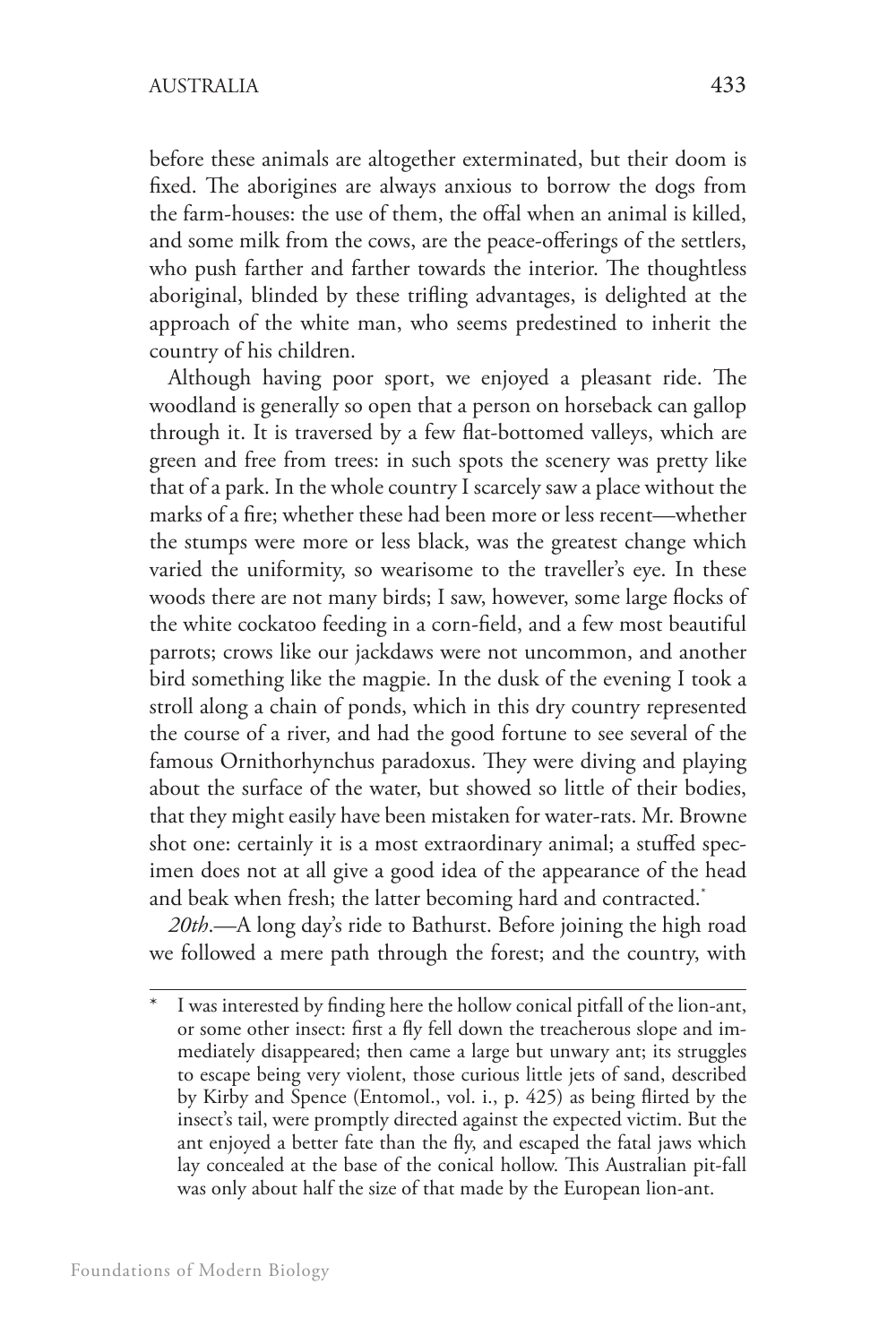the exception of a few squatters' huts, was very solitary. We experienced this day the sirocco-like wind of Australia, which comes from the parched deserts of the interior. Clouds of dust were travelling in every direction; and the wind felt as if it had passed over a fire. I afterwards heard that the thermometer out of doors had stood at 119°, and in a closed room at 96°. In the afternoon we came in view of the downs of Bathurst. These undulating but nearly smooth plains are very remarkable in this country, from being absolutely destitute of trees. They support only a thin brown pasture. We rode some miles over this country, and then reached the township of Bathurst, seated in the middle of what may be called either a very broad valley, or narrow plain. I was told at Sydney not to form too bad an opinion of Australia by judging of the country from the road-side, nor too good a one from Bathurst; in this latter respect, I did not feel myself in the least danger of being prejudiced. The season, it must be owned, had been one of great drought, and the country did not wear a favourable aspect; although I understand it was incomparably worse two or three months before. The secret of the rapidly growing prosperity of Bathurst is, that the brown pasture which appears to the stranger's eye so wretched, is excellent for sheep-grazing. The town stands, at the height of 2200 feet above the sea, on the banks of the Macquarie: this is one of the rivers flowing into the vast and scarcely known interior. The line of watershed, which divides the inland streams from those on the coast, has a height of about 3000 feet, and runs in a north and south direction at the distance of from eighty to a hundred miles from the sea-side. The Macquarie figures in the map as a respectable river, and it is the largest of those draining this part of the water-shed; yet to my surprise I found it a mere chain of ponds, separated from each other by spaces almost dry. Generally a small stream is running; and sometimes there are high and impetuous floods. Scanty as the supply of the water is throughout this district, it becomest still scantier further inland.

*22nd*.—I commenced my return, and followed a new road called Lockyer's Line, along which the country is rather more hilly and picturesque. This was a long day's ride; and the house where I wished to sleep was some way off the road, and not easily found. I met on this occasion, and indeed on all others, a very general and ready civility among the lower orders, which, when one considers what they are,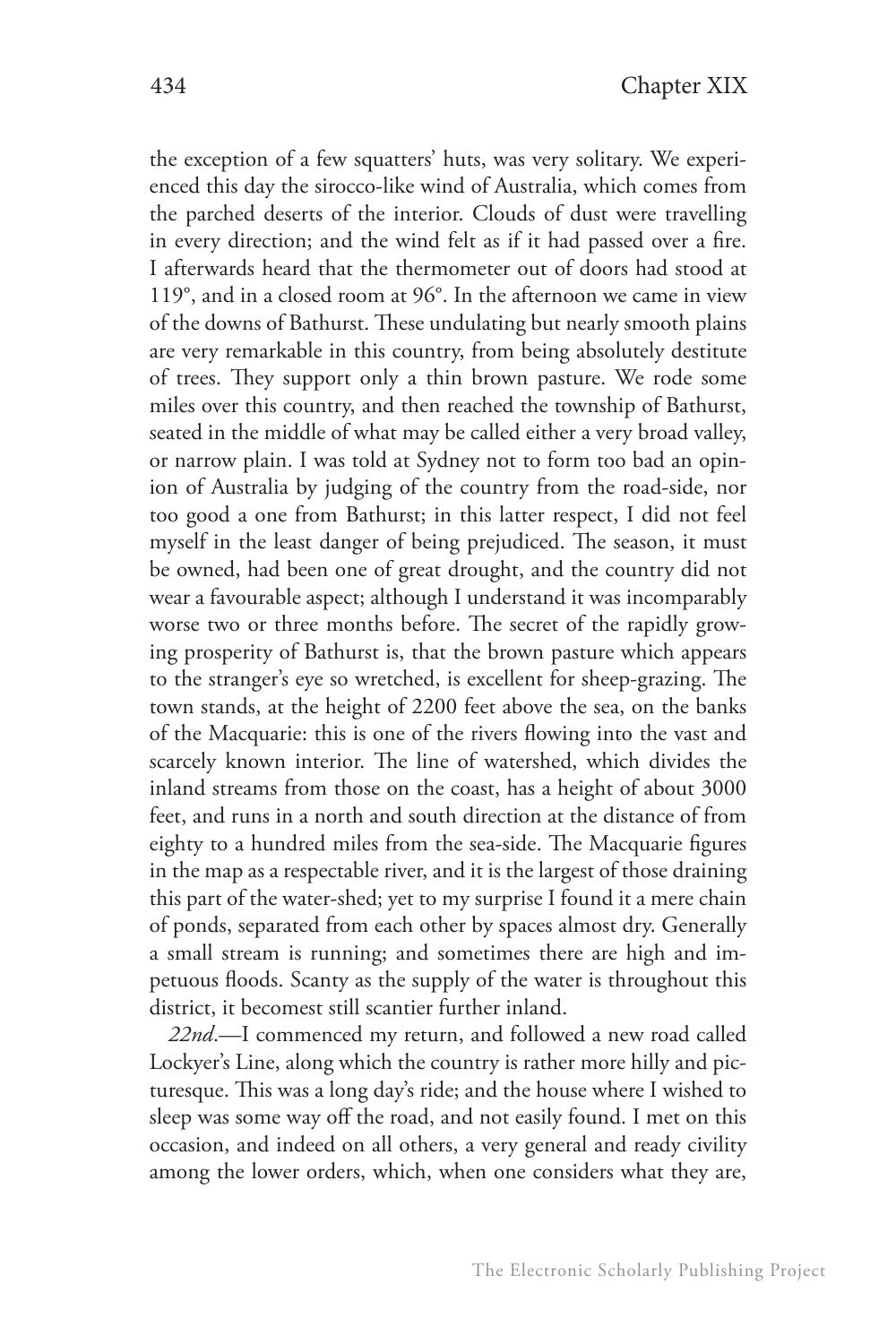and what they have been, would scarcely have been expected. The farm where I passed the night, was owned by two young men who had only lately come out, and were beginning a settler's life. The total want of almost every comfort was not very attractive; but future and certain prosperity was before their eyes, and that not far distant.

The next day we passed through large tracts of country in flames, volumes of smoke sweeping across the road. Before noon we joined our former road, and ascended Mount Victoria. I slept at the Weatherboard, and before dark took another walk to the amphitheatre. On the road to Sydney I spent a very pleasant evening with Captain King at Dunheved; and thus ended my little excursion in the colony of New South Wales.

Before arriving here the three things which interested me most were—the state of society amongst the higher classes, the condition of the convicts, and the degree of attraction sufficient to induce persons to emigrate. Of course, after so very short a visit, one's opinion is worth scarcely anything; but it is as difficult not to form some opinion, as it is to form a correct judgment. On the whole, from what I heard, more than from what I saw, I was disappointed in the state of society. The whole community is rancorously divided into parties on almost every subject. Among those who, from their station in life, ought to be the best, many live in such open profligacy that respectable people cannot associate with them. There is much jealousy between the children of the rich emancipist and the free settlers, the former being pleased to consider honest men as interlopers. The whole population, poor and rich, are bent on acquiring wealth: amongst the higher orders, wool and sheep-grazing form the constant subject of conversation. There are many serious drawbacks to the comforts of a family, the chief of which, perhaps, is being surrounded by convict servants. How thoroughly odious to every feeling, to be waited on by a man who the day before, perhaps, was flogged, from your representation, for some trifling misdemeanour. The female servants are of course much worse: hence children learn the vilest expressions, and it is fortunate, if not equally vile ideas.

On the other hand, the capital of a person, without any trouble on his part, produces him treble interest to what it will in England; and with care he is sure to grow rich. The luxuries of life are in abundance, and very little dearer than in England, and most articles of food are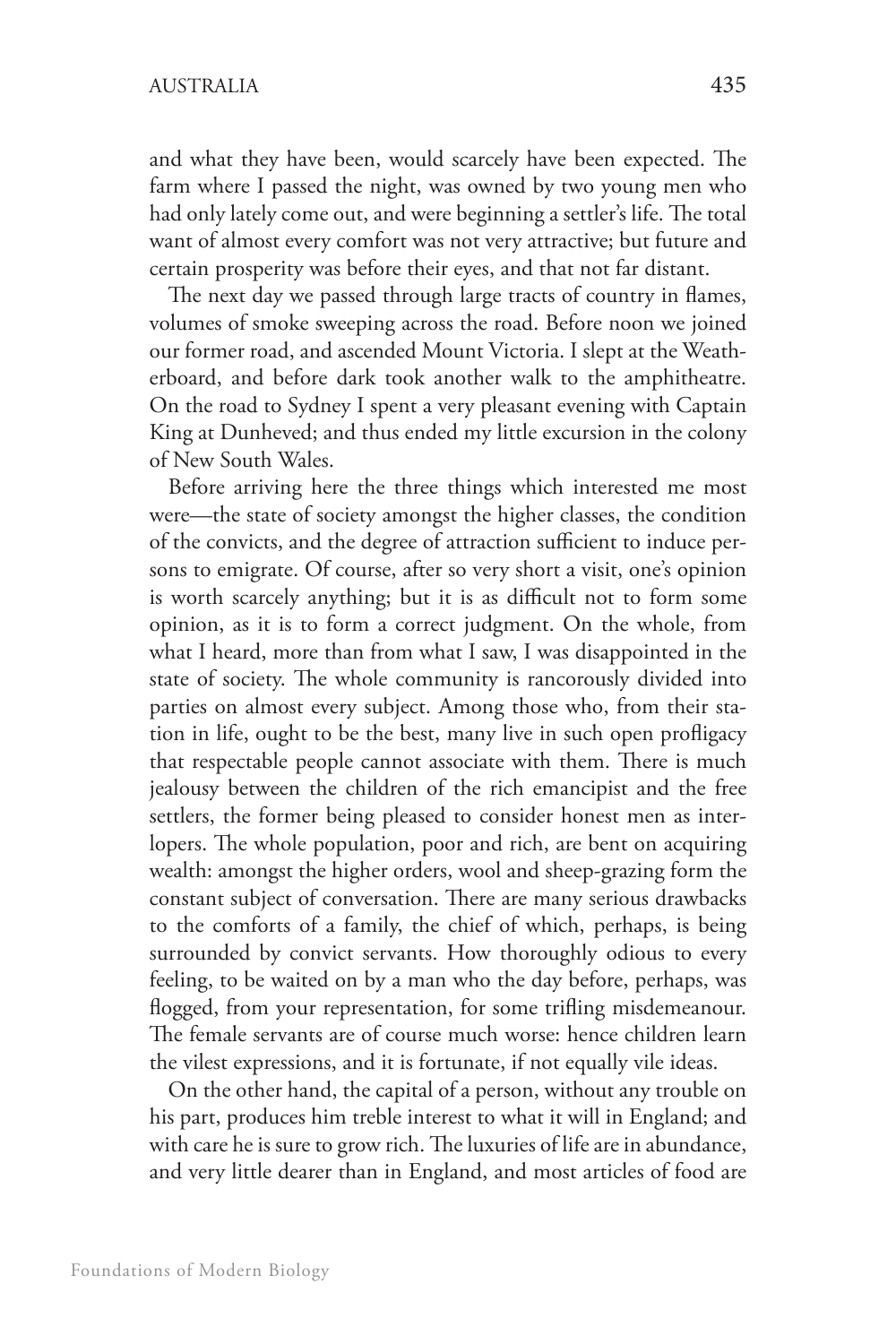cheaper. The climate is splendid, and perfectly healthy; but to my mind its charms are lost by the uninviting aspect of the country. Settlers possess a great advantage in finding their sons of service when very young. At the age of from sixteen to twenty, they frequently take charge of distant farming stations. This, however, must happen at the expense of their boys associating entirely with convict servants. I am not aware that the tone of society has assumed any peculiar character; but with such habits, and without intellectual pursuits, it can hardly fail to deteriorate. My opinion is such, that nothing but rather sharp necessity should compel me to emigrate.

The rapid prosperity and future prospects of this colony are to me, not understanding these subjects, very puzzling. The two main exports are wool and whale-oil, and to both of these productions there is a limit. The country is totally unfit for canals, therefore there is a not very distant point, beyond which the land-carriage of wool will not repay the expense of shearing and tending sheep. Pasture everywhere is so thin that settlers have already pushed far into the interior: moreover, the country further inland becomes extremely poor. Agriculture, on account of the droughts, can never succeed on an extended scale: therefore, so far as I can see, Australia must ultimately depend upon being the centre of commerce for the southern hemisphere, and perhaps on her future manufactories. Possessing coal, she always has the moving power at hand. From the habitable country extending along the coast, and from her English extraction, she is sure to be a maritime nation. I formerly imagined that Australia would rise to be as grand and powerful a country as North America, but now it appears to me that such future grandeur is rather problematical.

With respect to the state of the convicts, I had still fewer opportunities of judging than on the other points. The first question is, whether their condition is at all one of punishment: no one will maintain that it is a very severe one. This, however, I suppose, is of little consequence as long as it continues to be an object of dread to criminals at home. The corporeal wants of the convicts are tolerably well supplied: their prospect of future liberty and comfort is not distant, and after good conduct certain. A "ticket of leave," which, as long as a man keeps clear of suspicion as well as of crime, makes him free within a certain district, is given upon good conduct, after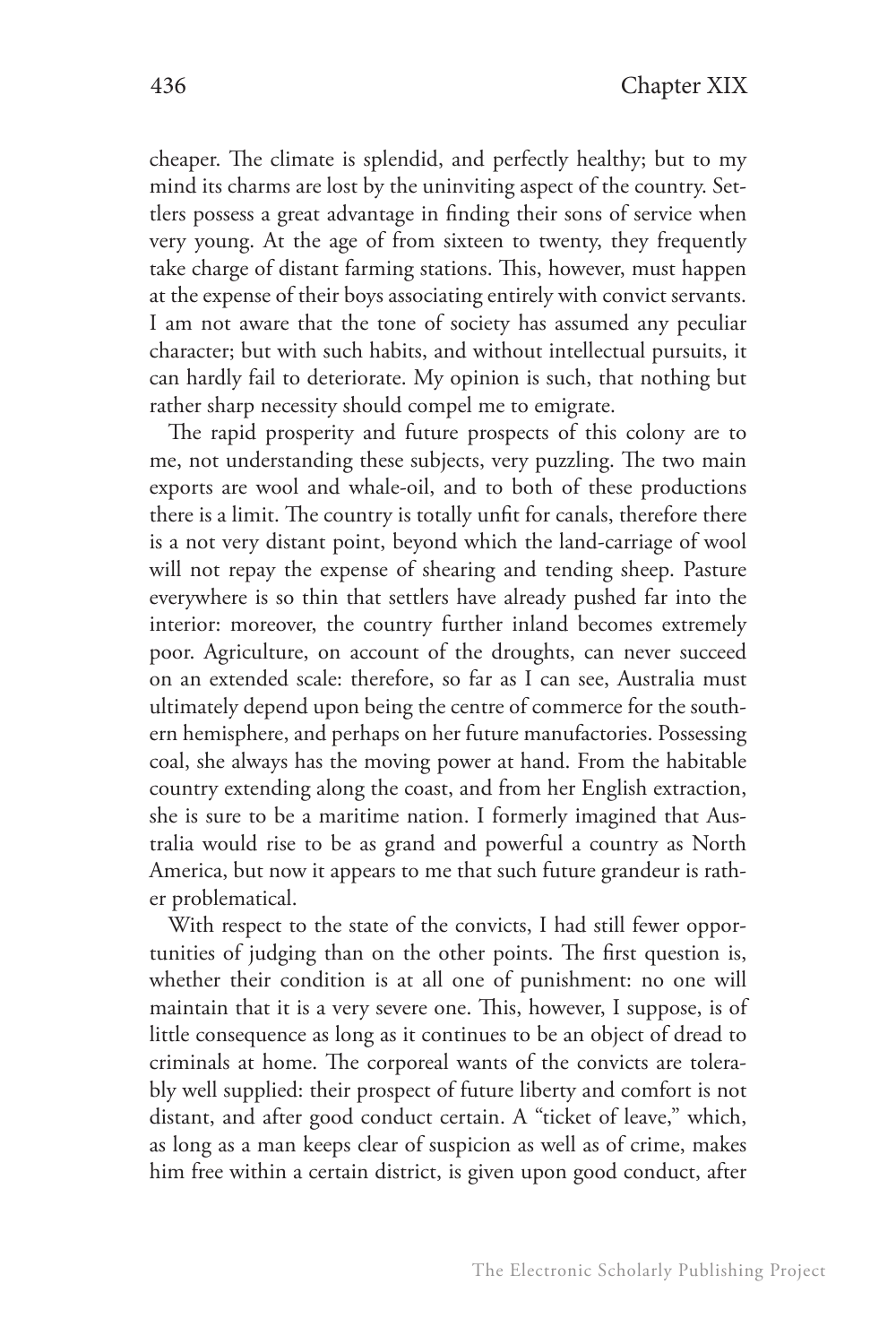years proportional to the length of the sentence; yet with all this, and overlooking the previous imprisonment and wretched passage out, I believe the years of assignment are passed away with discontent and unhappiness. As an intelligent man remarked to me, the convicts know no pleasure beyond sensuality, and in this they are not gratified. The enormous bribe which Government possesses in offering free pardons, together with the deep horror of the secluded penal settlements, destroys confidence between the convicts, and so prevents crime. As to a sense of shame, such a feeling does not appear to be known, and of this I witnessed some very singular proofs. Though it is a curious fact, I was universally told that the character of the convict population is one of arrant cowardice: not unfrequently some become desperate, and quite indifferent as to life, yet a plan requiring cool or continued courage is seldom put into execution. The worst feature in the whole case is, that although there exists what may be called a legal reform, and comparatively little is committed which the law can touch, yet that any moral reform should take place appears to be quite out of the question. I was assured by well-informed people, that a man who should try to improve, could not while living with other assigned servants;—his life would be one of intolerable misery and persecution. Nor must the contamination of the convict-ships and prisons, both here and in England, be forgotten. On the whole, as a place of punishment, the object is scarcely gained; as a real system of reform it has failed, as perhaps would every other plan; but as a means of making men outwardly honest,—of converting vagabonds, most useless in one hemisphere, into active citizens of another, and thus giving birth to a new and splendid country—a grand centre of civilization—it has succeeded to a degree perhaps unparalleled in history.

*30th*.—The Beagle sailed for Hobart Town in Van Diemen's Land. On the 5th of February, after a six days' passage, of which the first part was fine, and the latter very cold and squally, we entered the mouth of Storm Bay: the weather justified this awful name. The bay should rather be called an estuary, for it receives at its head the waters of the Derwent. Near the mouth, there are some extensive basaltic platforms; but higher up the land becomes mountainous, and is covered by a light wood. The lower parts of the hills which skirt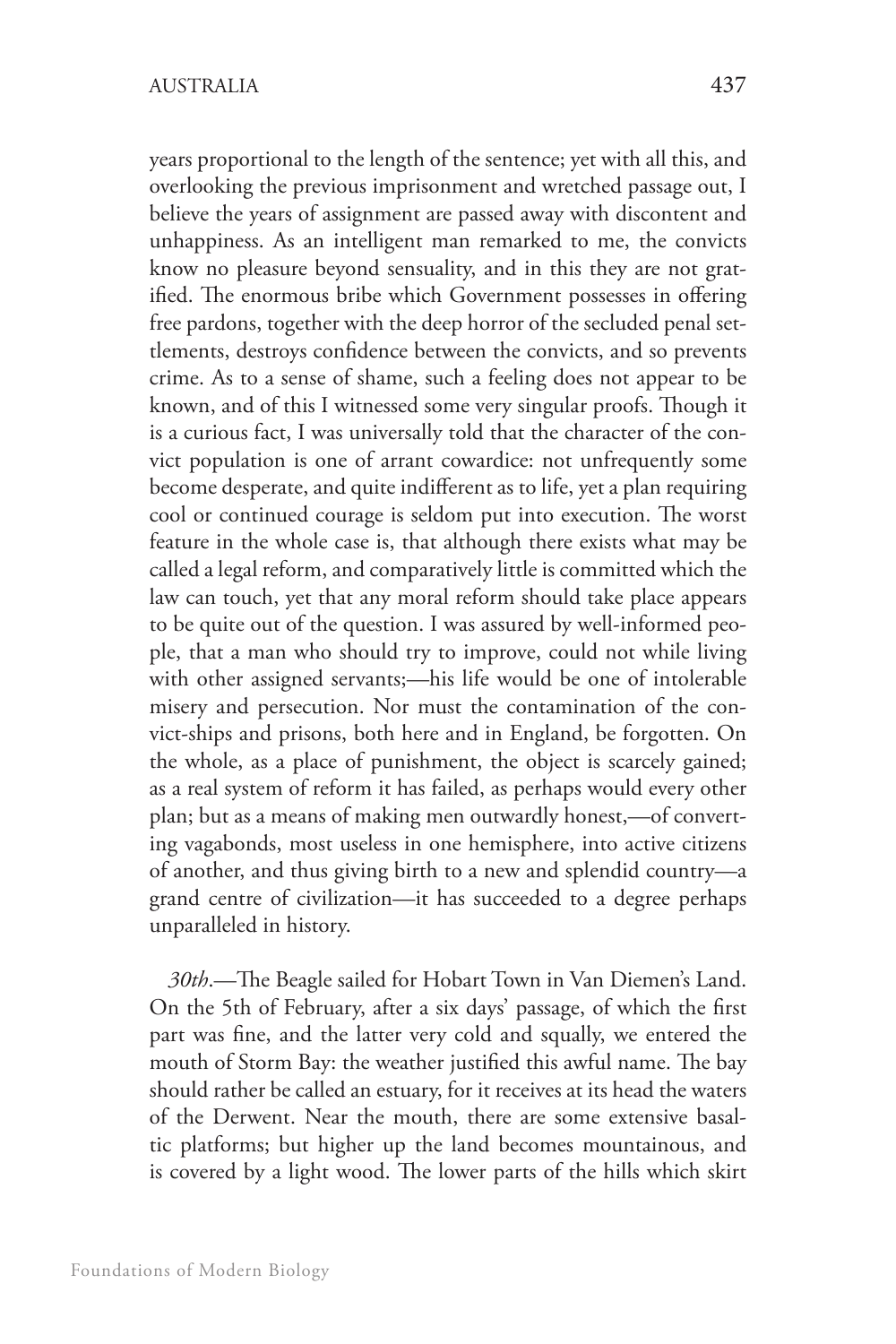the bay are cleared; and the bright yellow fields of corn, and dark green ones of potatoes, appeared very luxuriant. Late in the evening we anchored in the snug cove, on the shores of which stands the capital of Tasmania. The first aspect of the place was very inferior to that of Sydney; the latter might be called a city, this only a town. It stands at the base of Mount Wellington, a mountain 3100 feet high, but of little picturesque beauty: from this source, however, it receives a good supply of water. Round the cove there are some fine warehouses, and on one side a small fort. Coming from the Spanish settlements, where such magnificent care has generally been paid to the fortifications, the means of defence in these colonies appeared very contemptible. Comparing the town with Sydney, I was chiefly struck with the comparative fewness of the large houses, either built or building. Hobart Town, from the census of 1835, contained 13,826 inhabitants, and the whole of Tasmania 36,505.

All the aborigines have been removed to an island in Bass's Straits, so that Van Diemen's Land enjoys the great advantage of being free from a native population. This most cruel step seems to have been quite unavoidable, as the only means of stopping a fearful succession of robberies, burnings, and murders, committed by the blacks; and which sooner or later would have ended in their utter destruction. I fear there is no doubt, that this train of evil and its consequences, originated in the infamous conduct of some of our countrymen. Thirty years is a short period, in which to have banished the last aboriginal from his native island,—and that island nearly as large as Ireland. The correspondence on this subject, which took place between the government at home and that of Van Diemen's Land, is very interesting. Although numbers of natives were shot and taken prisoners in the skirmishing, which was going on at intervals for several years; nothing seems fully to have impressed them with the idea of our overwhelming power, until the whole island, in 1830, was put under martial law, and by proclamation the whole population commanded to assist in one great attempt to secure the entire race. The plan adopted was nearly similar to that of the great hunting-matches in India: a line was formed reaching across the island, with the intention of driving the natives into a *cul-de-sac* on Tasman's peninsula. The attempt failed; the natives, having tied up their dogs, stole during one night through the lines. This is far from surprising, when their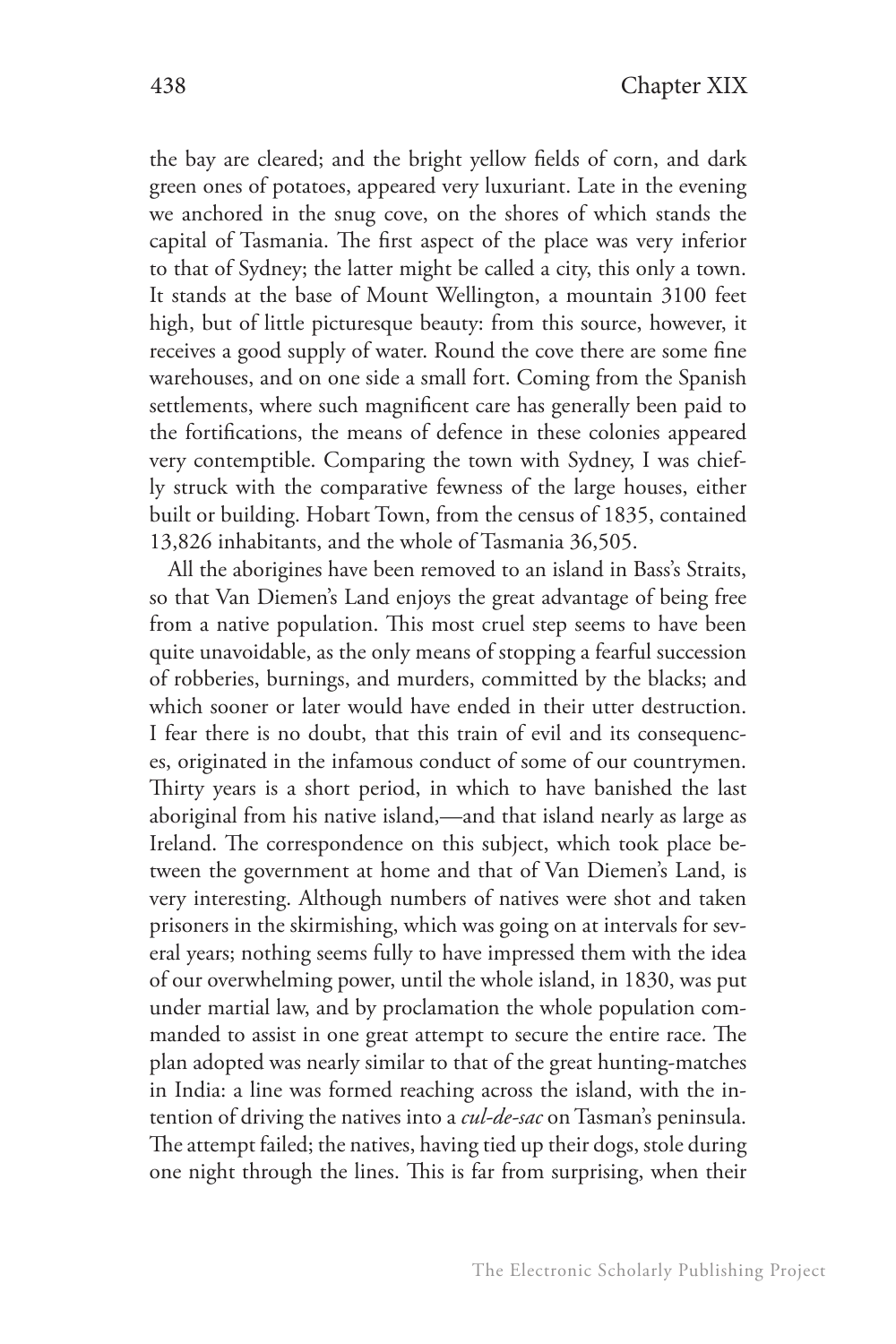practised senses, and usual manner of crawling after wild animals is considered. I have been assured that they can conceal themselves on almost bare ground, in a manner which until witnessed is scarcely credible; their dusky bodies being easily mistaken for the blackened stumps which are scattered all over the country. I was told of a trial between a party of Englishmen and a native, who was to stand in full view on the side of a bare hill; if the Englishmen closed their eyes for less than a minute, he would squat down, and then they were never able to distinguish him from the surrounding stumps. But to return to the hunting-match; the natives understanding this kind of warfare, were terribly alarmed, for they at once perceived the power and numbers of the whites. Shortly afterwards a party of thirteen belonging to two tribes came in; and, conscious of their unprotected condition, delivered themselves up in despair. Subsequently by the intrepid exertions of Mr. Robinson, an active and benevolent man, who fearlessly visited by himself the most hostile of the natives, the whole were induced to act in a similar manner. They were then removed to an island, where food and clothes were provided them. Count Strzelecki states,\* that "at the epoch of their deportation in 1835, the number of natives amounted to 210. In 1842, that is after the interval of seven years, they mustered only fifty-four individuals; and, while each family of the interior of New South Wales, uncontaminated by contact with the whites, swarms with children, those of Flinders' Island had during eight years, an accession of only fourteen in number!"

The Beagle staid here ten days, and in this time I made several pleasant little excursions, chiefly with the object of examining the geological structure of the immediate neighbourhood. The main points of interest consist, first in some highly fossiliferous strata, belonging to the Devonian or Carboniferous period; secondly, in proofs of a late small rise of the land; and lastly, in a solitary and superficial patch of yellowish limestone or travertin, which contains numerous impressions of leaves of trees, together with land-shells, not now existing. It is not improbable that this one small quarry, includes the only remaining record of the vegetation of Van Diemen's Land during one former epoch.

Physical Description of New South Wales and Van Diemen's Land, p. 354.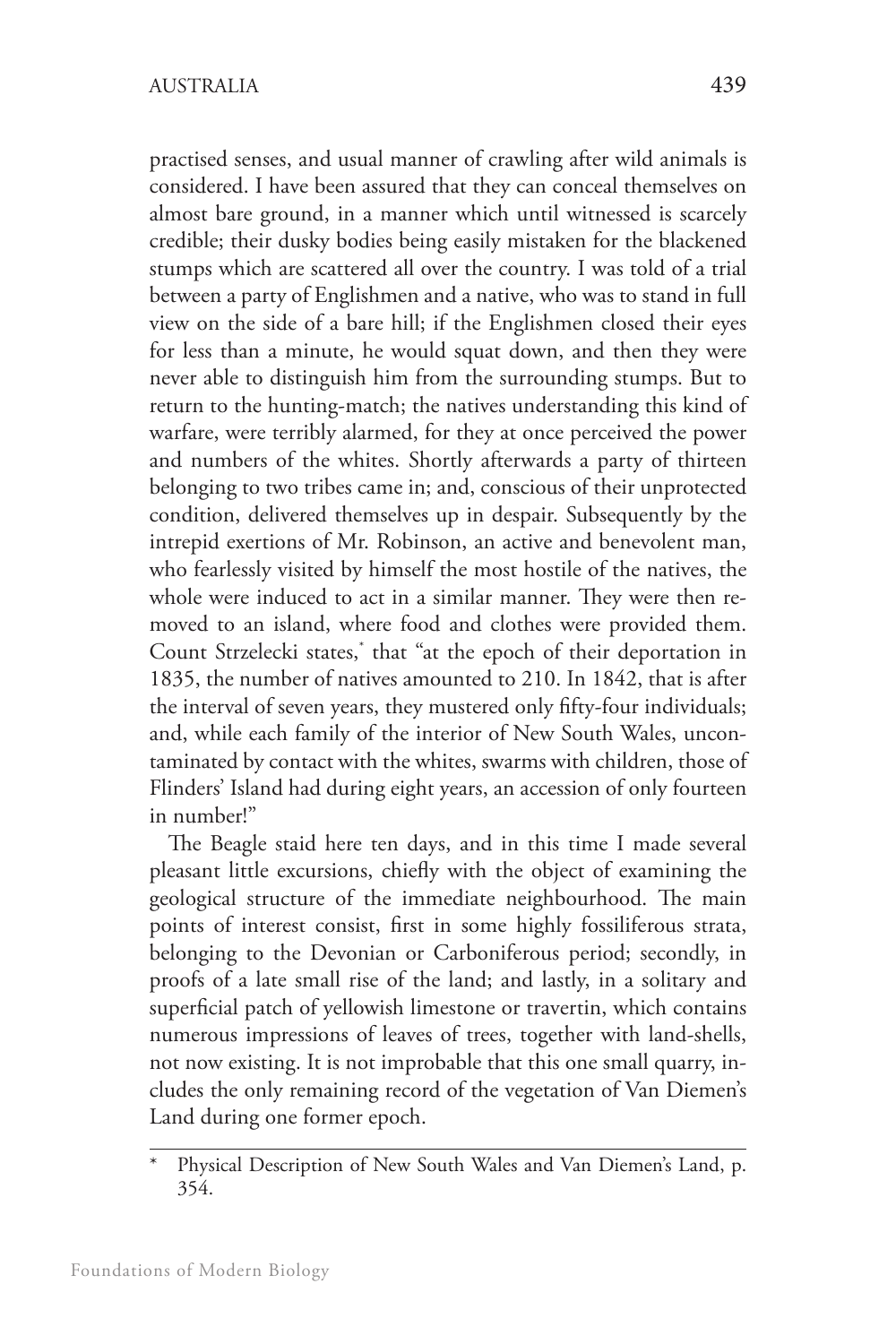The climate here is damper than in New South Wales, and hence the land is more fertile. Agriculture flourishes: the cultivated fields look well, and the gardens abound with thriving vegetables and fruittrees. Some of the farm-houses, situated in retired spots, had a very attractive appearance. The general aspect of the vegetation is similar to that of Australia; perhaps it is a little more green and cheerful; and the pasture between the trees rather more abundant. One day I took a long walk on the side of the bay opposite to the town: I crossed in a steamboat, two of which are constantly plying backwards and forwards. The machinery of one of these vessels was entirely manufactured in this colony, which, from its very foundation, then numbered only three and thirty years! Another day I ascended Mount Wellington; I took with me a guide, for I failed in a first attempt, from the thickness of the wood. Our guide, however, was a stupid fellow, and conducted us to the southern and damp side of the mountain, where the vegetation was very luxuriant; and where the labour of the ascent, from the number of rotten trunks, was almost as great as on a mountain in Tierra del Fuego or in Chiloe. It cost us five and a half hours of hard climbing before we reached the summit. In many parts the Eucalypti grew to a great size, and composed a noble forest. In some of the dampest ravines, tree-ferns flourished in an extraordinary manner; I saw one which must have been at least twenty feet high to the base of the fronds, and was in girth exactly six feet. The fronds forming the most elegant parasols, produced a gloomy shade, like that of the first hour of night. The summit of the mountain is broad and flat, and is composed of huge angular masses of naked greenstone. Its elevation is 3100 feet above the level of the sea. The day was splendidly clear, and we enjoyed a most extensive view; to the north, the country appeared a mass of wooded mountains, of about the same height with that on which we were standing, and with an equally tame outline: to the south the broken land and water, forming many intricate bays, was mapped with clearness before us. After staying some hours on the summit, we found a better way to descend, but did not reach the Beagle till eight o'clock, after a severe day's work.

*February 7th*.—The Beagle sailed from Tasmania, and, on the 6th of the ensuing month, reached King George's Sound, situated close to the S.W. corner of Australia. We staid there eight days; and we did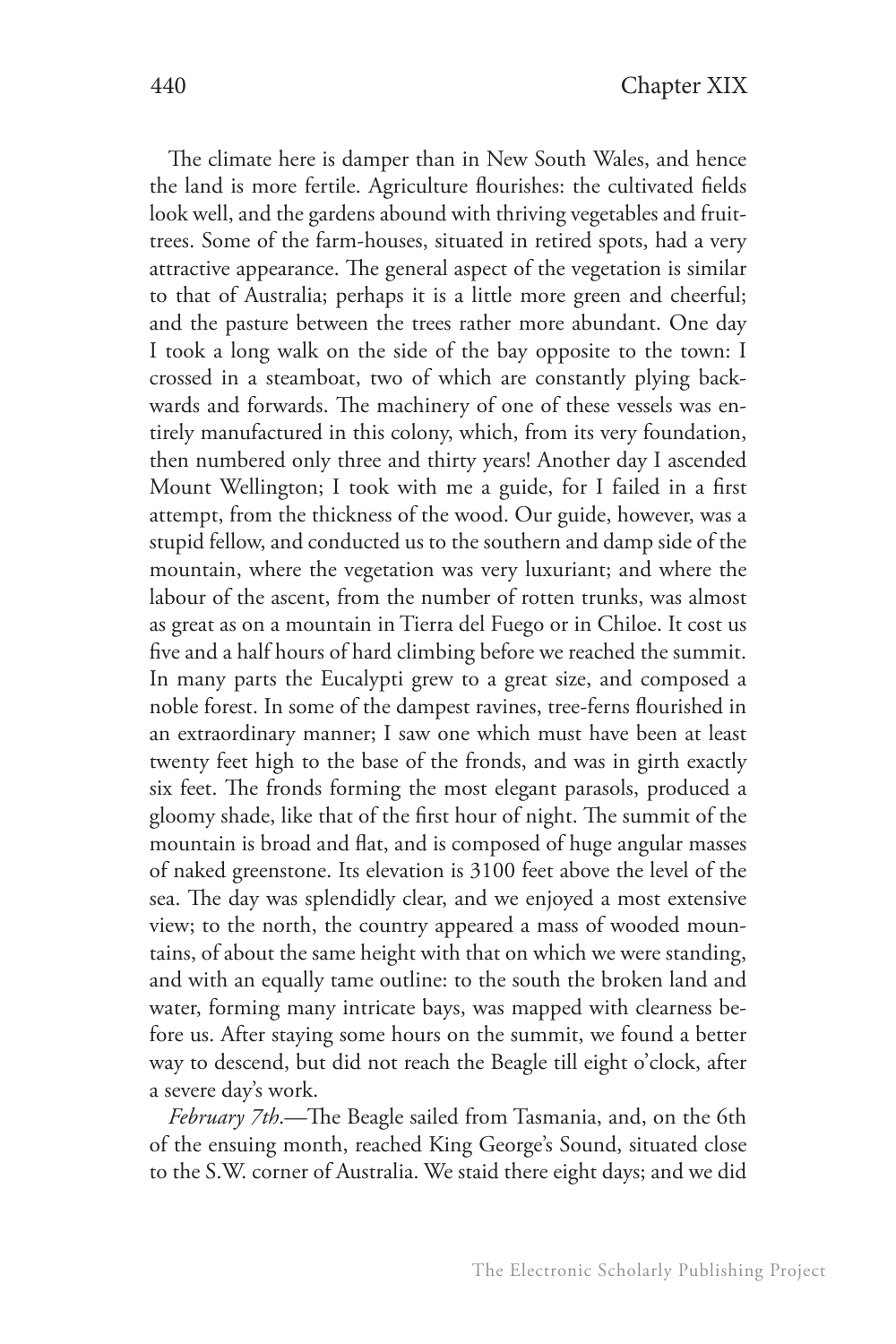not during our voyage pass a more dull and uninteresting time. The country, viewed from an eminence, appears a woody plain, with here and there rounded and partly bare hills of granite protruding. One day I went out with a party, in hopes of seeing a kangaroo hunt, and walked over a good many miles of country. Everywhere we found the soil sandy, and very poor; it supported either a coarse vegetation of thin, low brushwood and wiry grass, or a forest of stunted trees. The scenery resembled that of the high sandstone platform of the Blue Mountains; the Casuarina (a tree somewhat resembling a Scotch fir) is, however, here in greater number, and the Eucalyptus in rather less. In the open parts there were many grass-trees,—a plant which, in appearance, has some affinity with the palm; but, instead of being surmounted by a crown of noble fronds, it can boast merely of a tuft of very coarse grass-like leaves. The general bright green colour of the brushwood and other plants, viewed from a distance, seemed to promise fertility. A single walk, however, was enough to dispel such an illusion; and he who thinks with me will never wish to walk again in so uninviting a country.

One day I accompanied Captain Fitz Roy to Bald Head; the place mentioned by so many navigators, where some imagined that they saw corals, and others that they saw petrified trees, standing in the position in which they had grown. According to our view, the beds have been formed by the wind having heaped up fine sand, composed of minute rounded particles of shells and corals, during which process branches and roots of trees, together with many land-shells, became enclosed. The whole then became consolidated by the percolation of calcareous matter; and the cylindrical cavities left by the decaying of the wood, were thus also filled up with a hard pseudo-stalactitical stone. The weather is now wearing away the softer parts, and in consequence the hard casts of the roots and branches of the trees project above the surface, and, in a singularly deceptive manner, resemble the stumps of a dead thicket.

A large tribe of natives, called the White Cockatoo men, happened to pay the settlement a visit while we were there. These men, as well as those of the tribe belonging to King George's Sound, being tempted by the offer of some tubs of rice and sugar, were persuaded to hold a "corrobery," or great dancing-party. As soon as it grew dark, small fires were lighted, and the men commenced their toilet, which con